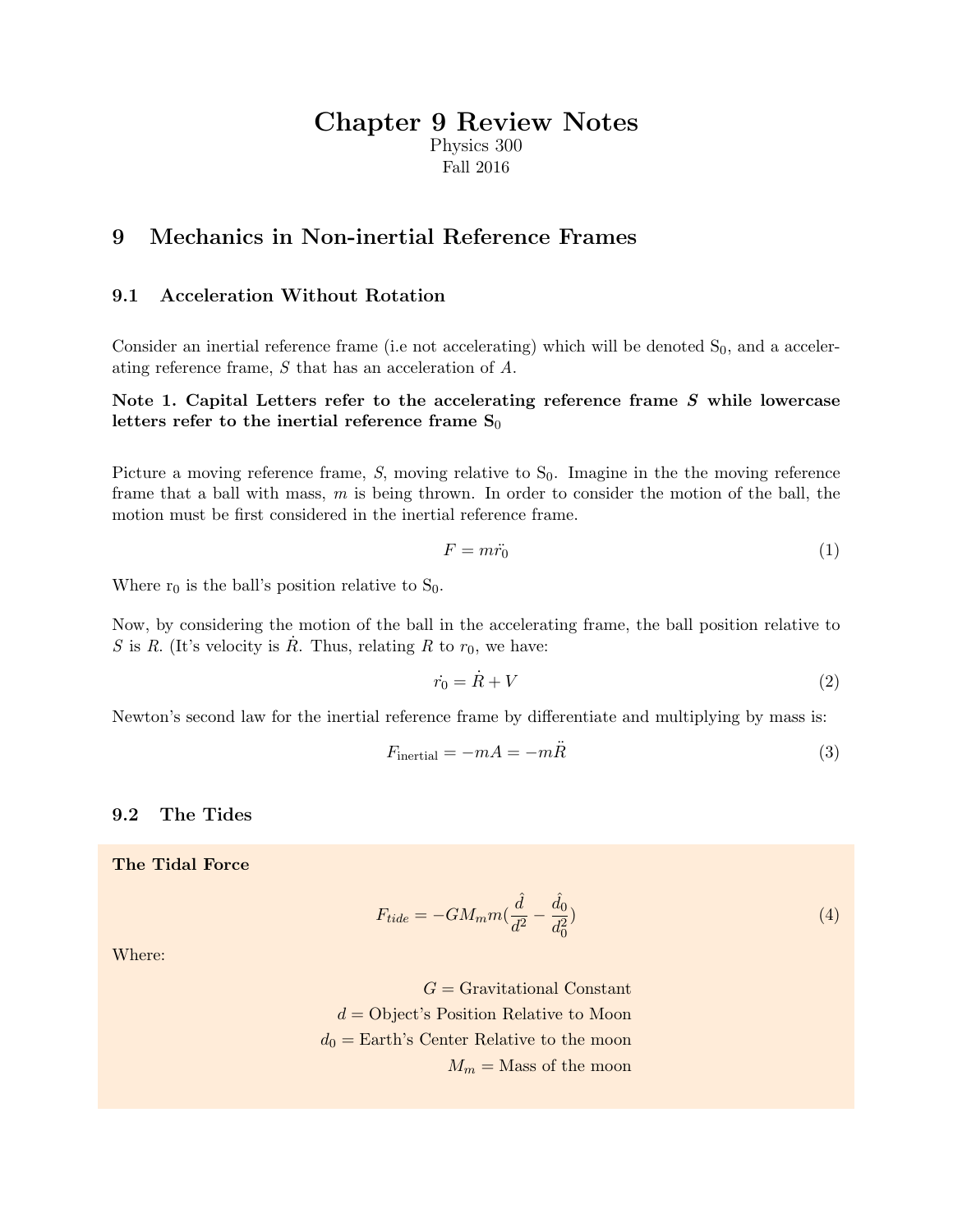#### 9.3 The Angular Velocity Vector

The rest of the notes and the chapter will over reference frames that are rotating with respect to the inertial reference frame, so angular velocity has to be used.

Definition 1. Euler's Theorem - The most general motion of any body relative to a fixed point  $O$  is a rotation about some axis through  $O$  To specify this rotation about a given point  $O$ , we only have to give the direction of the axis and the rate of rotation, or angular velocity  $\omega$ . Because this has a magnitude and direction, it is an obvious choice to write this rotation vector as  $\omega$ , the angular velocity vector. That is:

$$
\omega = \omega \mathbf{u} \tag{5}
$$

Where u is the unit vector

Vector Velocity The velocity at any point,  $P$  (position,  $r$ ) is given by:

$$
v = \omega \; x \; r \tag{6}
$$

#### Addition of Angular Velocities

One can add angular velocities just like linear velocities. If body 3 is rotating at angular velocity  $\omega_{32}$  relative to frame 2, and frame 2 is rotating at angular velocity  $\omega_{21}$  relative to frame 1, then body 3 is rotating relative to frame 1 at angular velocity:

$$
\omega_{31} = \omega_{32} + \omega_{21} \tag{7}
$$

#### 9.4 Time Derivatives in Rotating Frames

If frame S has a angular velocity,  $\Omega$  relative to S<sub>0</sub> then the time derivative of a single vector **Q** as seen in the two frames are related by:

$$
(\frac{d\mathbf{Q}}{dt})_{S_0} = (\frac{d\mathbf{Q}}{dt})_S + \Omega x \mathbf{Q}
$$
\n(8)

#### 9.5 Netwon's Second Law in a Rotating Frame

A particle in an inertial reference frame,  $S_0$  obeys Newton's second law as we are use to:

$$
m\frac{d^2r}{dt^2} = F\tag{9}
$$

Using the results from equation 8, the time derivative for a rotating frame with reference to an inertial frame can be given by:

$$
(\frac{dr}{dt})_{S_0} = (\frac{dr}{dt})_s + \Omega x r \tag{10}
$$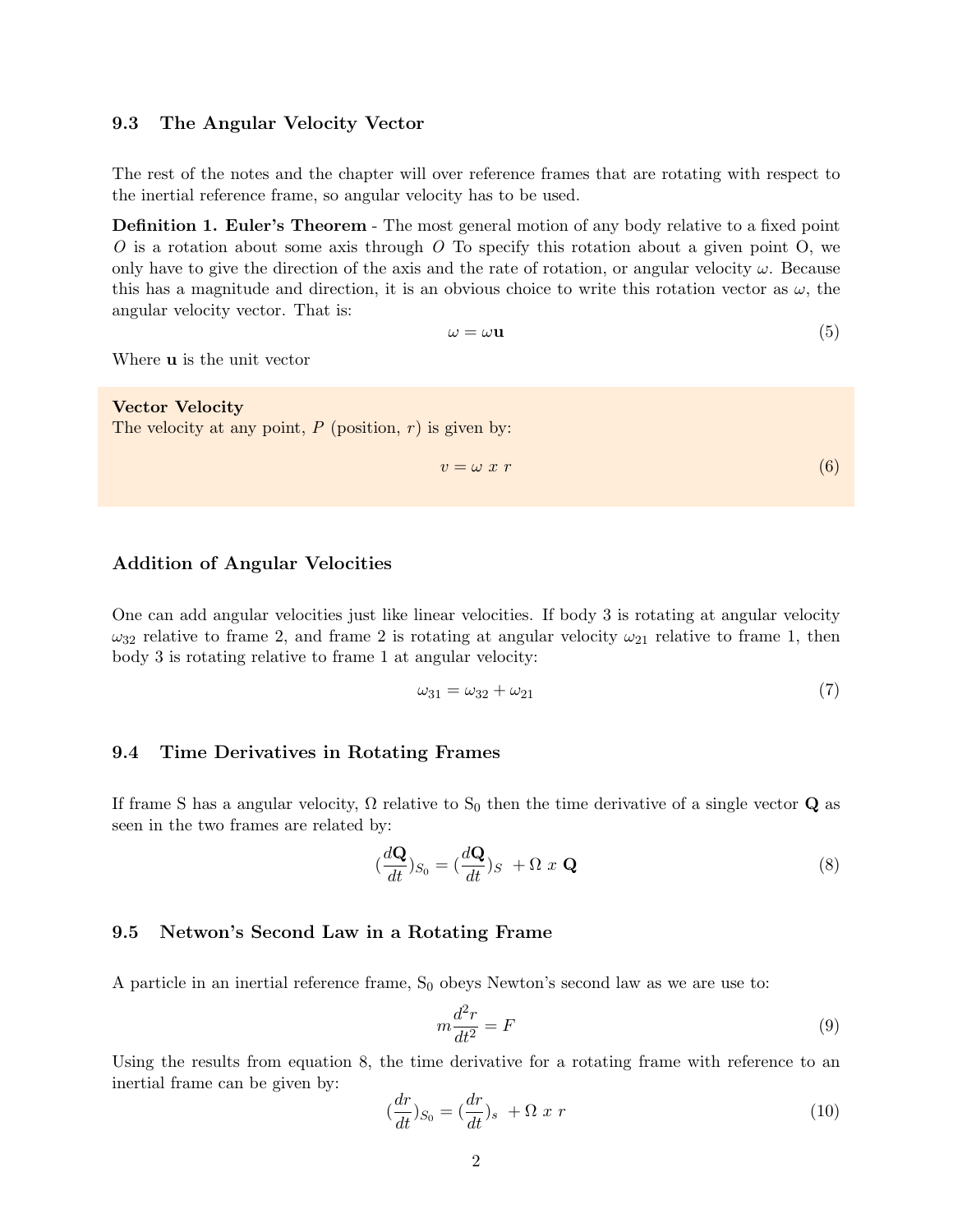By differentiation, Newton's second law becomes:

$$
m\ddot{r} = F + 2m\dot{r} \times \Omega + m(\Omega \times r) \times \Omega \tag{11}
$$

Where  $F$  is the sum of all forces in the inertial reference frame.

#### 9.6 The Centrifugal Force

This is an inertial force in a rotating reference frame

$$
F_{\rm cf} = m(\Omega \ x \ r) \ x \ \Omega \tag{12}
$$

#### Free-Fall Acceleration (Non-Vertical Gravity)

$$
F_{\text{eff}} = F_{\text{grav}} + F_{\text{cf}} = mg_0 + m\Omega^2 R \sin(\theta) \hat{\rho}
$$
\n(13)

The acceleration due to the Centrifugal force is simply

$$
g = g_0 + \Omega^2 R \sin(\theta) \hat{\rho}
$$
  
\n
$$
g_{\text{rad}} = g_0 - \Omega^2 R \sin^2(\theta)
$$
  
\n
$$
g_{\text{tan}} = \Omega^2 R \sin(\theta) \cos(\theta)
$$
\n(14)

The angle between g and its radial direction is:

$$
\alpha \approx \frac{g_{\text{tan}}}{g_{\text{rad}}}
$$
\n
$$
\tag{15}
$$

The maxium value at  $(\theta = 45)$ :

$$
\alpha_{\text{max}} = \frac{\Omega^2 R}{2g_0} \tag{16}
$$

#### 9.7 Coriolis Force

The Coriolis Force is another inertial force in a rotating reference frame that an object experiences when it is moving.

$$
F_{\text{cor}} = 2m\dot{r} \times \Omega = 2mv \times \Omega \tag{17}
$$

The maximum acceleration,  $a$  that the Coriolis force could produce acting by itself with  $v$  perpendicular to  $\Omega$  is:

$$
a_{\text{max}} = 2v\Omega \tag{18}
$$

#### Direction of the Coriolis Force

The Direction of the Coriolis force us always perpendicular to the velocity of the object (hence equation 17), and is given by the right hand rule.